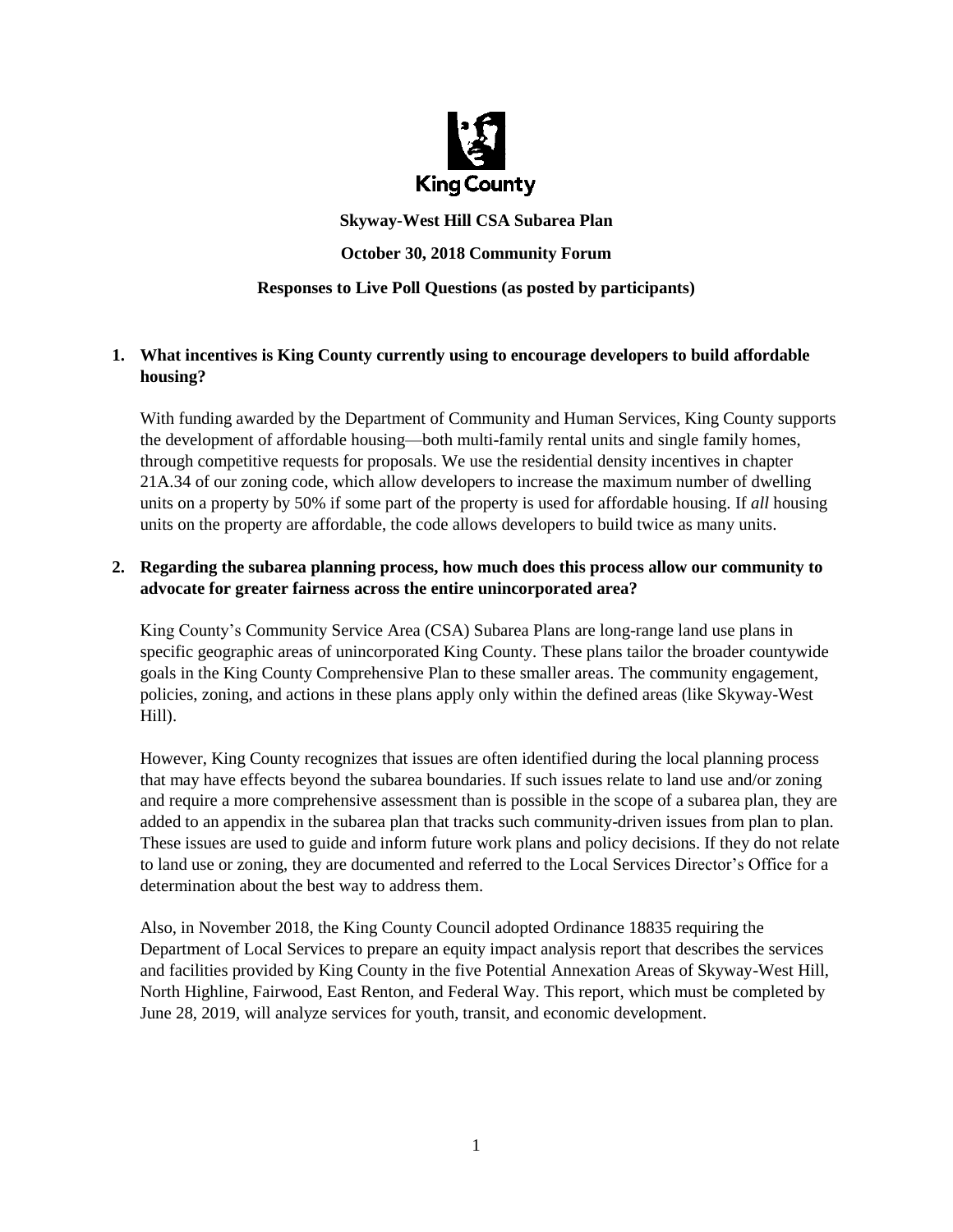## **3. The Skyway-West Hill Action Plan (SWAP) had significant focus on specific project opportunities. But it has not been approved by the county. Is this new planning process just a way to neuter the SWAP?**

The projects included in the community-led Skyway-West Hill Action Plan (SWAP) fall into several categories (youth training, recreation, economic development, crime prevention), and require different responsible parties and potential funders. Some of them need a community-based organization to lead and fund them (for example, hosting a cultural food festival). Others would need a private company/developer or organization to make them happen (for example, constructing a new mixed-use building in the Skyway Business District). Still others are public projects which King County would lead (for example, rezoning property or making improvements to Skyway Park). The new planning process takes an early and proactive approach to reviewing a wide array of projects and responsible parties and assessing their feasibility.

All of the projects listed in the SWAP are being reviewed as part of the restructured CSA Subarea Plan program. Since this is a King County plan, only projects that will be done by the county will be listed.

The restructured CSA Subarea Plan program adopted by King County in May 2018 and being used for the Skyway-West Hill plan was the result of a County Council-directed evaluation done after the Vashon-Maury Island subarea plan in 2017 (the first subarea plan created for an unincorporated King County community in more than 20 years). That evaluation narrowed the scope and intent of subarea plans to more accurately and realistically align with King County's limited long-range planning resources.

## **4. What opportunities should community members be aware of in terms of advocating for budget priorities this year for the Dept. of Local Services?**

King County's 2019-2020 budget, which includes the budget for the Department of Local Services, was adopted on Nov, 13, 2018. This was about two weeks before the Skyway live poll closed. John Taylor, the new Local Services Director, intends to work closely with unincorporated communities to help set the department's priorities. Other ways to provide input on the department's priorities and future budgets include attending the annual Community Service Area town hall meetings, corresponding with the Local Services Director's office, communicating with your King County Councilmember, and participating in the CSA Subarea Plan planning process.

#### **5. How would a new annexation effort affect the subarea plan?**

The City of Renton has identified West Hill as a potential annexation area in its comprehensive plan and is the only city that could move forward with annexation at this time. The city has said that without significant financial assistance from the State of Washington, it does not have plans to proceed with annexation. The state is unlikely to provide significant assistance in the near future, so annexation is not likely.

However, if an annexation were to occur, most annexing cities keep local zoning much the same for a significant period of transition and tend to defer as much as possible to existing subarea plans for community planning before doing their own community engagement and planning with newly annexed residents.